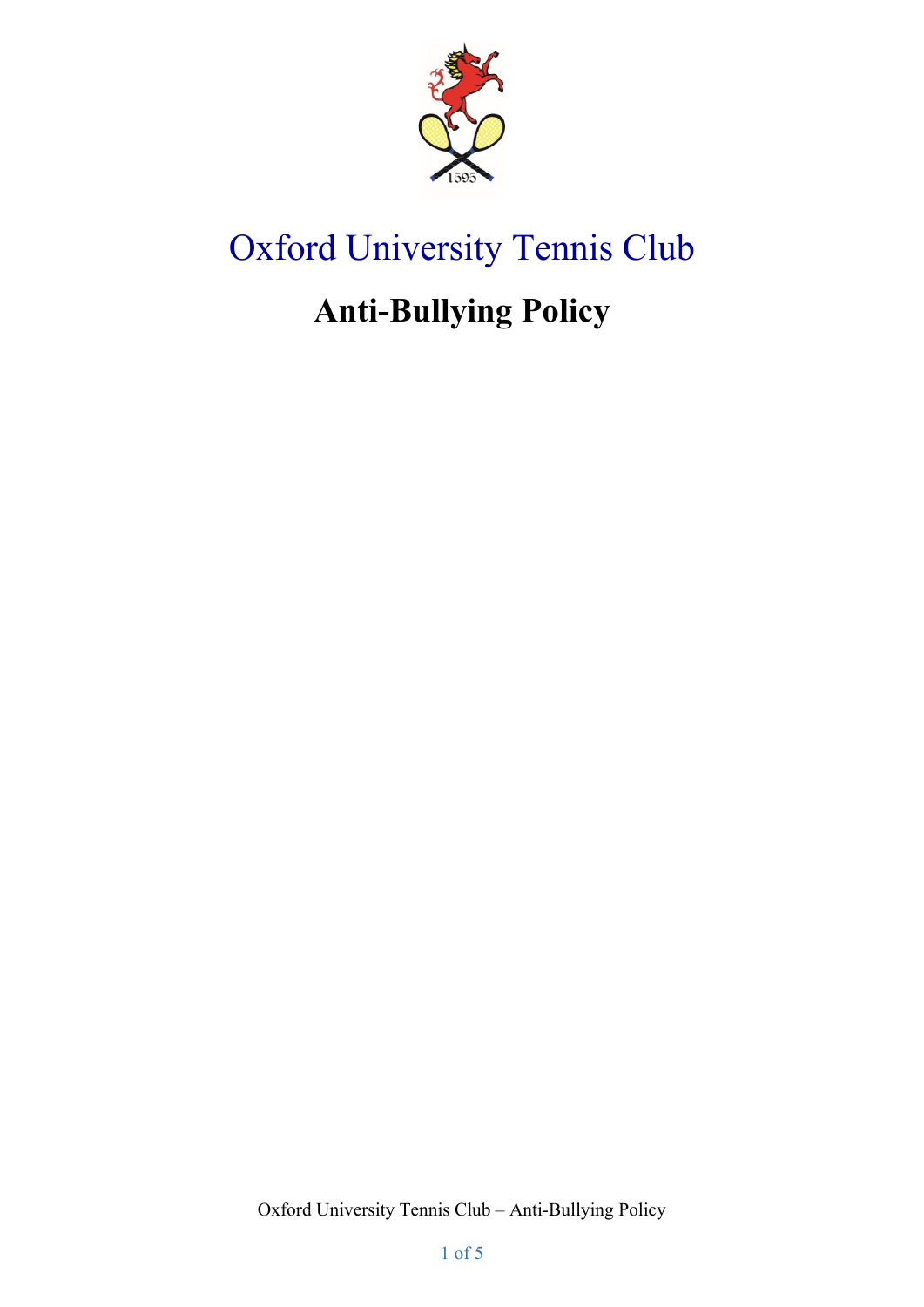### **Oxford University Tennis Club Anti-Bullying Statement**

#### **Principles**

- Bullying of any kind is not acceptable within any Club providing playing opportunities for children, young people and vulnerable adults
- Oxford University Tennis Club (OUTC) promotes a telling culture and anyone who knows that bullying is happening is expected to tell their Child Protection **Officer**
- Any incident of bullying which occurs will be taken seriously, responded to promptly, and procedures followed to resolve the situation
- All concerns will be taken seriously and managed accordingly within the Safeguarding and Protecting Young People in Real Tennis and Rackets Policies and Procedures
- OUTC have a moral and legal obligation to ensure that, when given responsibility for young people, professionals and volunteers provide them with the highest possible standard of care.
- Anyone who administers or plays at the Club has a responsibility and failure to comply may lead to disciplinary action
- It is the responsibility of every adult working in the Club whether professional or volunteer, to ensure that all young people can enjoy the sport in a safe enjoyable environment
- It is recognised that any procedure is only as effective as the ability and skill of those who operate it. OUTC are committed therefore to the effective recruitment, and appropriate training for all professionals, volunteers and Club members. This will enable them to work together with parents/carers and other organisations to ensure that the needs and the welfare of young people remain paramount.

#### **What is Bullying?**

Bullying is the use of aggression with the intention of hurting another person. Bullying results in pain and distress to the victim.

Bullying can be:

- Emotional being unfriendly, excluding, tormenting (e.g. hiding kit, threatening gestures)
- Physical pushing, kicking, hitting, punching or any use of violence
- Racist racial taunts, graffiti, gestures
- Sexual unwanted physical contact or sexually abusive comments
- Homophobic because of, or focussing on, the issue of sexuality
- Verbal name-calling, sarcasm, spreading rumours, teasing
- Social/cyber taunts via FaceBook, Twitter and Instagram
- $\bullet$

Oxford University Tennis Club – Anti-Bullying Policy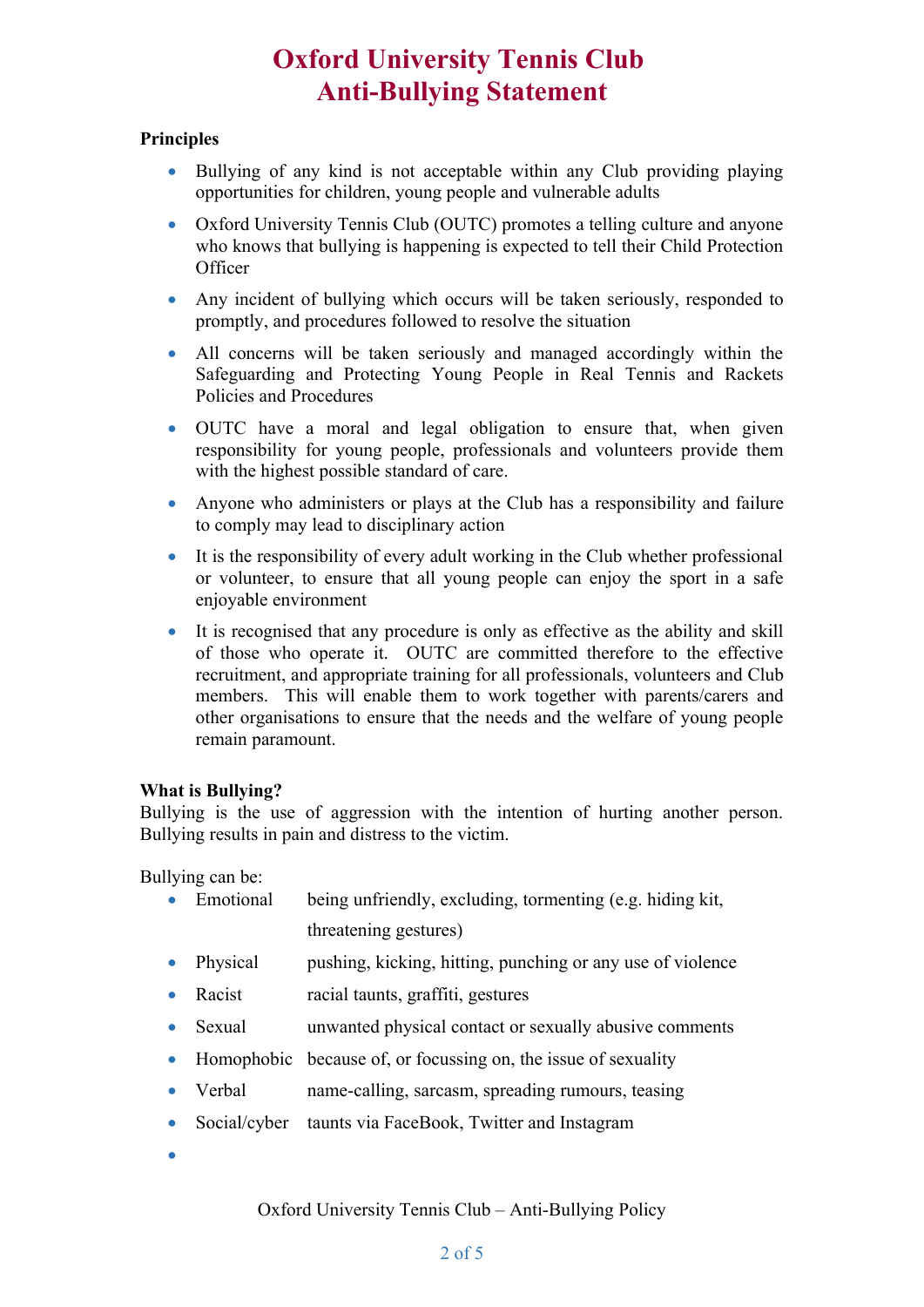#### **Signs and Symptoms**

A child may indicate by signs or behaviour that he or she is being bullied. Children and Young People have described bullying as:

- being called names
- **being teased**
- being hit, pushed, pulled, pinched, or kicked
- having their bag, mobile or other possessions taken
- receiving abusive text messages
- being forced to hand over money
- being forced to do things they do not want to do
- being ignored or left out
- being attacked because of religion, gender, sexuality, disability, appearance or ethnic or racial origin

Other signs and symptoms:

- doesn't want to attend training or club activities
- changes to their usual routine
- begins being disruptive during sessions
- becomes withdrawn anxious, or lacking in confidence
- comes home with clothes torn or kit damaged
- has possessions go "missing"
- becomes aggressive, disruptive or unreasonable
- starts stammering
- attempts or threatens suicide or runs away
- cries themselves to sleep at night or has nightmares
- has unexplained cuts or bruises
- comes home starving (money / lunch has been stolen)
- is bullying other children or siblings
- stops eating
- is frightened to say what's wrong

These signs and behaviour may not constitute bullying and be symptoms of other problems. Club professionals and volunteers need to be aware of these possible signs and report any concerns to the Child Protection Officer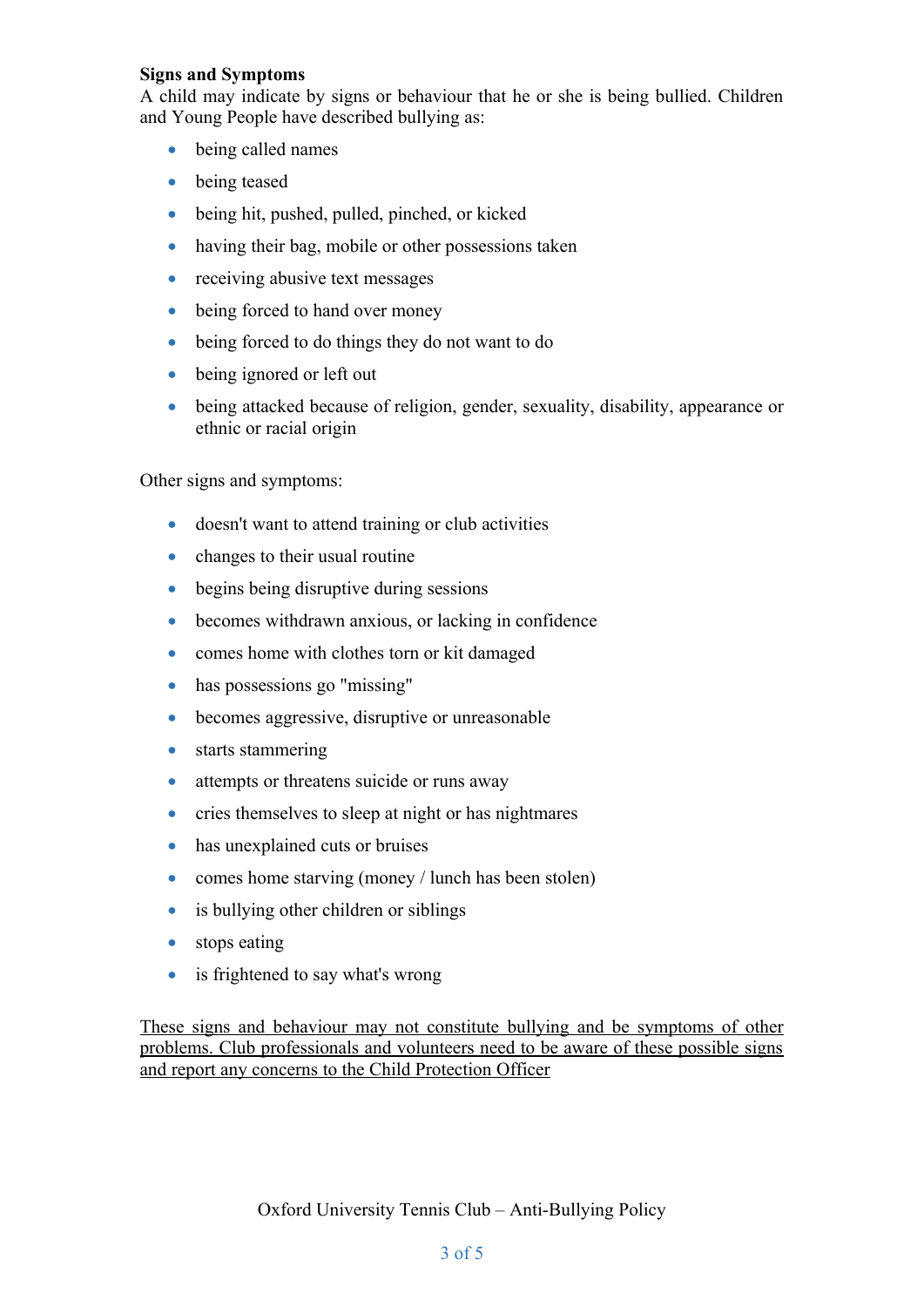#### **Objectives of the Policy**

- All players, committee members, professionals, volunteers and parents should have an understanding of what bullying is and what they should do if bullying arises.
- Everyone should know what the OUTC policy is on bullying, and follow the defined procedures should bullying be reported.
- Bullying will not be tolerated. Full support will be given by OUTC to any victim of bullying.

#### **Procedures and Management of Bullying**

- **1** Report bullying incidents to the Child Protection Officer who will record (using the OUTC incident form). *If the incident is an adult bullying a young person or the incident is a young person bullying a young person the incident must be reported to the Child Protection Officer*
- **2** Parents may be informed and will be asked to discuss the problem
- **3** The bullying behaviour or threats of bullying will be investigated and intervention made to stop the bullying as quickly as possible
- **4** An attempt will be made to help the bully (bullies) change their behaviour
- **5** If the situation is not or cannot be resolved through mediation, training or mentoring, refer back to the Club Chairman who will manage the incident in line with Disciplinary Regulations. If necessary and appropriate, police will be consulted.

#### **Implementing the OUTC Anti-Bullying Policy**

#### **Raise Awareness**

- Raise awareness with all Club members:
	- Place posters on club notice boards
	- Ensure all young players know they can talk to someone if they are worried
	- Ensure that parents have access to a copy of the policy
	- Encourage clubs to adopt the policy within the club constitution
	- Ensure that the Code of Conduct clearly states that behaviour which constitutes bullying will not be accepted
	- Ensure all relevant professionals and volunteers have signed up the code of conduct
	- Ensure the policy is accessible to members and players
- Establish a working party to support the ongoing development and implementation of the policy
- Identify any training needs within the Club and provide support opportunities

Oxford University Tennis Club – Anti-Bullying Policy